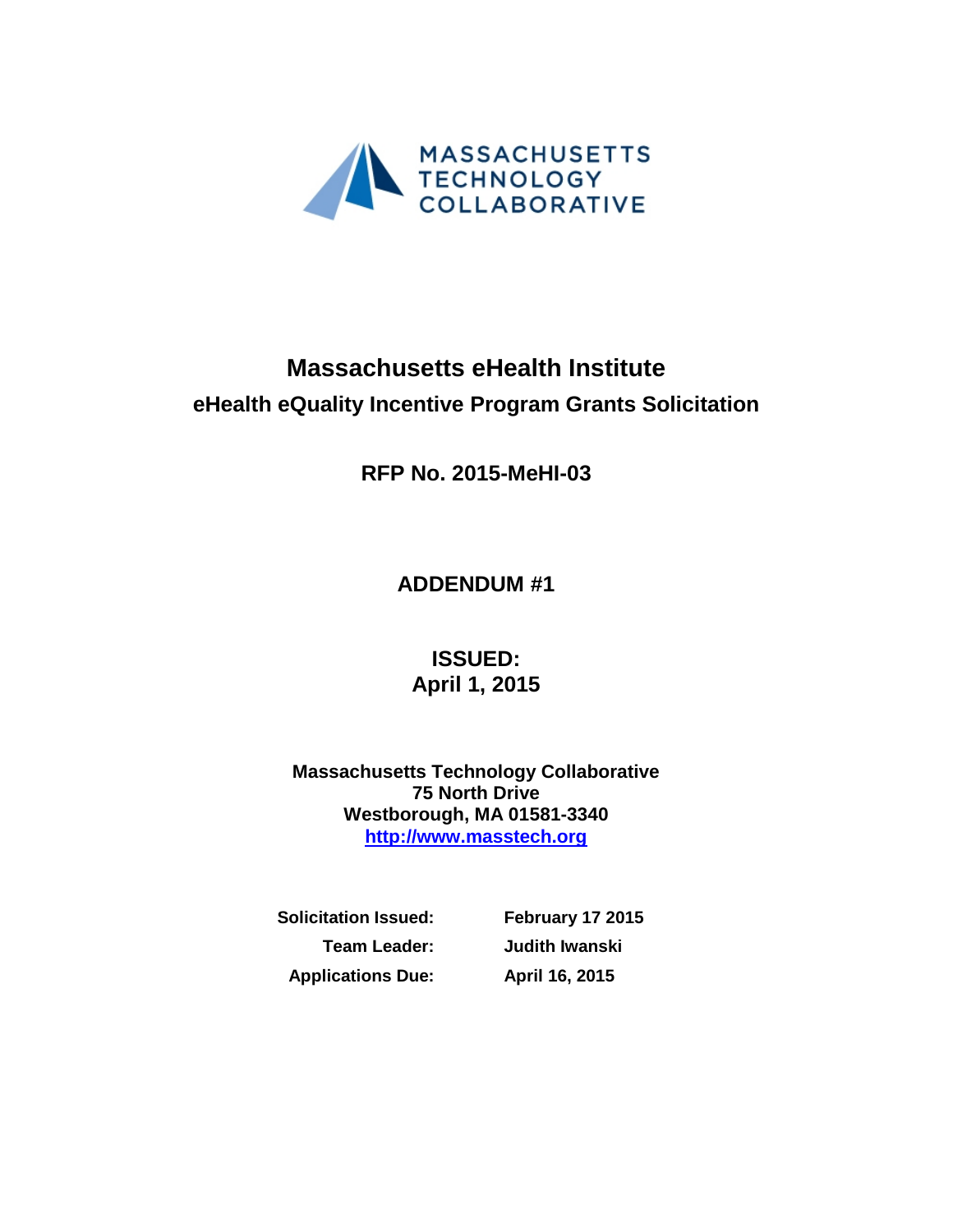## **eHealth eQuality Incentive Program Grants Solicitation RFP No. 2015-MeHI-03 Addendum #1**

#### **Application Due Date**

The application deadline has been extended. The new deadline is 3:00 p.m. on April 16, 2015.

| Eligibility Criteria #2 in Section 2.3.2 is amended as follows: |  |
|-----------------------------------------------------------------|--|
|-----------------------------------------------------------------|--|

|                | <b>Eligibility Criteria</b>                                                                                                     | <b>Detail</b>                                                                                                                                                                                                                                                                                                                                                                                                                                                                                                                                                                                                                                                                                                | <b>Method of Substantiation</b>                                                                                                                                                                                                                                                                                                                                                                                                                                                                                                                                                                                                                                                                                                                          |
|----------------|---------------------------------------------------------------------------------------------------------------------------------|--------------------------------------------------------------------------------------------------------------------------------------------------------------------------------------------------------------------------------------------------------------------------------------------------------------------------------------------------------------------------------------------------------------------------------------------------------------------------------------------------------------------------------------------------------------------------------------------------------------------------------------------------------------------------------------------------------------|----------------------------------------------------------------------------------------------------------------------------------------------------------------------------------------------------------------------------------------------------------------------------------------------------------------------------------------------------------------------------------------------------------------------------------------------------------------------------------------------------------------------------------------------------------------------------------------------------------------------------------------------------------------------------------------------------------------------------------------------------------|
| $\overline{2}$ | Organization has no<br>financial<br>relationship/affiliation to an<br>acute care hospital system                                | Organization is not a subsidiary in an<br>affiliated or parent-subsidiary group or<br>otherwise have access to financial or<br>health IT resources through corporate<br>or contractual affiliations                                                                                                                                                                                                                                                                                                                                                                                                                                                                                                          | Organization must provide a full<br>corporate organizational chart<br>showing the ownership, governance<br>and operational structure of the<br>provider organization, including any<br>parent entities, and corporate affiliates                                                                                                                                                                                                                                                                                                                                                                                                                                                                                                                         |
|                | Organizations that<br>➤<br>have a<br>relationship/affiliation<br>to an acute care<br>hospital system meet<br>this criterion IF: | (1) the acute care hospital system or a<br>component thereof holds a minority<br>ownership interest in the organization;<br>(2) the acute care hospital system or a<br>component thereof does not exercise<br>governance or management control<br>over the organization; and (3) such<br>organization's financial statements are<br>not consolidated with the financial<br>statements of the hospital system or<br>component thereof under generally<br>accepted accounting principles. A<br>"component of an acute care hospital<br>system" means the parent organization<br>of such system or any entity that is<br>controlled by, under common control<br>with, or that controls such "parent"<br>entity. | Organization must provide: (1) a full<br>corporate organizational chart<br>showing the ownership, governance<br>and operational structure of the<br>provider organization, including any<br>parent entities, and corporate<br>affiliates; and (2) s copy of relevant<br>agreement(s) between the<br>organization and the hospital system<br>or component thereof. Confidential<br>provisions in such agreements should<br>be redacted prior to submission to<br>MeHI. In lieu of submitting the entire<br>agreement(s), the organization may<br>extract and submit to MeHI the<br>portions of such agreement(s) that<br>describe the management relationship<br>between the entities and the nature of<br>the ownership interest in the<br>organization. |

#### **Updates to Attachments A-1 and A-3**

If the Applicant has a relationship with an acute care hospital system that satisfies the revised eligibility criteria set forth above, the Applicant should utilize the revised and updated Attachment A-1 (Substantiation Form) and Attachment A-3 (Officer's Certification Form/Signature) that follow. All other Applicants should use the versions of Attachments A-1 and A-3 that are included in the RFP.

Addenda to RFP No. 2015-MeHI-03 are posted to the Massachusetts Technology Collaborative's website at<http://www.masstech.org/ehealth-equality-incentive-program-grants-solicitation-0> and the COMMBUYS website at [https://www.commbuys.com/bso/.](https://www.commbuys.com/bso/)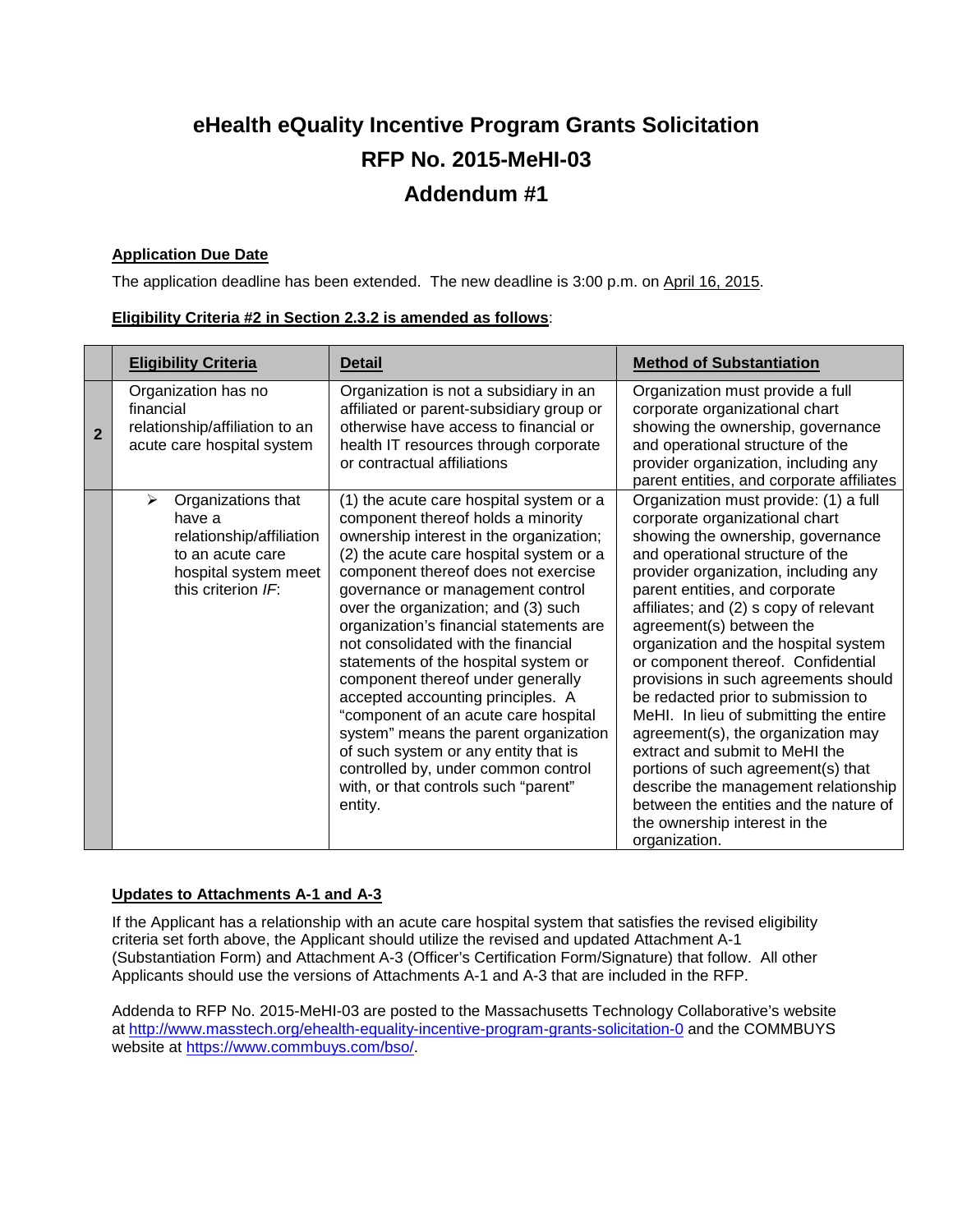#### **Attachment A-1**

#### **Substantiation Form**

Applicant must submit, in tabbed and labeled format, the Eligibility Substantiation Documentation as is required by this Solicitation, including:

|              | Documentation                                                                                                                                                                                                                                                                                                                                                                                                                                                                                                                                                                                                                                                                                                                                                                                                       | Included                                   |
|--------------|---------------------------------------------------------------------------------------------------------------------------------------------------------------------------------------------------------------------------------------------------------------------------------------------------------------------------------------------------------------------------------------------------------------------------------------------------------------------------------------------------------------------------------------------------------------------------------------------------------------------------------------------------------------------------------------------------------------------------------------------------------------------------------------------------------------------|--------------------------------------------|
| 1            | Copy of currently valid license(s) to provide LTPAC direct inpatient care services in a<br>Level I or Level II licensed long-term care facility granted by the Massachusetts<br>Department of Public Health (MA DPH)<br>(http://www.mass.gov/eohhs/docs/dph/regs/105cmr150.pdf<br>The LTPAC profile (Attachment A-1-a) must be included with the Application                                                                                                                                                                                                                                                                                                                                                                                                                                                        |                                            |
| $\mathbf{2}$ | A statement documenting:<br>(1) Total Patient Service Revenue (PSR) for inpatient LTPAC services <sup>1</sup> for the last<br>State FY for all MA DPH licensed facilities or units (Level I, II, III, or IV)<br>(2) The amount and percent of PSR for inpatient LTPAC services for MA DPH-<br>licensed Level I or Level II LTC facilities only), and<br>(3) The source, amount and percent for all such LTPAC services revenue, e.g., private<br>payer(s), Medicaid, Medicare, etc.<br>The PSR chart (Attachment A-1-b) must be included with the Application<br>PSR calculations must be supported by documentation from Uniform Financial<br>$\bullet$<br>Statements and Independent Auditor's Report (UFR) or similar audited report<br>(most recent FY available) that is attached as supporting documentation. | $Yes \Box$<br>No<br>N/A                    |
| $\mathbf{3}$ | A full corporate organizational chart showing the ownership, governance and<br>operational structure of the provider organization, including any parent entities, and<br>corporate affiliates                                                                                                                                                                                                                                                                                                                                                                                                                                                                                                                                                                                                                       | Yes <sub>1</sub><br>No <sub>1</sub><br>N/A |
|              | If the organization has a relationship with an acute care hospital, provide a copy of<br>relevant agreement(s) between the organization and the hospital system or component<br>thereof. Confidential provisions in such agreements should be redacted prior to<br>submission. In lieu of submitting the entire agreement(s), the organization may extract<br>and submit the portions of such agreement(s) that describe the management<br>relationship between the entities and the nature of the ownership interest in the<br>organization.                                                                                                                                                                                                                                                                       | Yes<br>No <sub>1</sub><br>N/A              |
| 4            | Documentation that it is not an EH under the HITECH Act AND that its providers are<br>not EPs under the definitions of the Act<br><b>OR</b>                                                                                                                                                                                                                                                                                                                                                                                                                                                                                                                                                                                                                                                                         | Yes[<br>No <sub>1</sub><br>N/A             |
|              | if have providers who are EPs, submit documentation verifying:<br>(1) the number and percent of the organization's clinical care providers that are EPs<br>(2) how each of those EPs assign/will assign their EHR Incentive Program revenue,<br><b>AND</b><br>(3) that the number of the EPs that assign their EHR Incentive Program revenue to the<br>Organization is less than 30% of the organization's clinical staff                                                                                                                                                                                                                                                                                                                                                                                           | Yes<br>$No \ \Box$<br>N/A                  |

<span id="page-2-0"></span> $1$  PSR is revenue from post-acute care services, and does not include revenue from outpatient, assisted living, hospice or other services that may be performed at these licensed facilities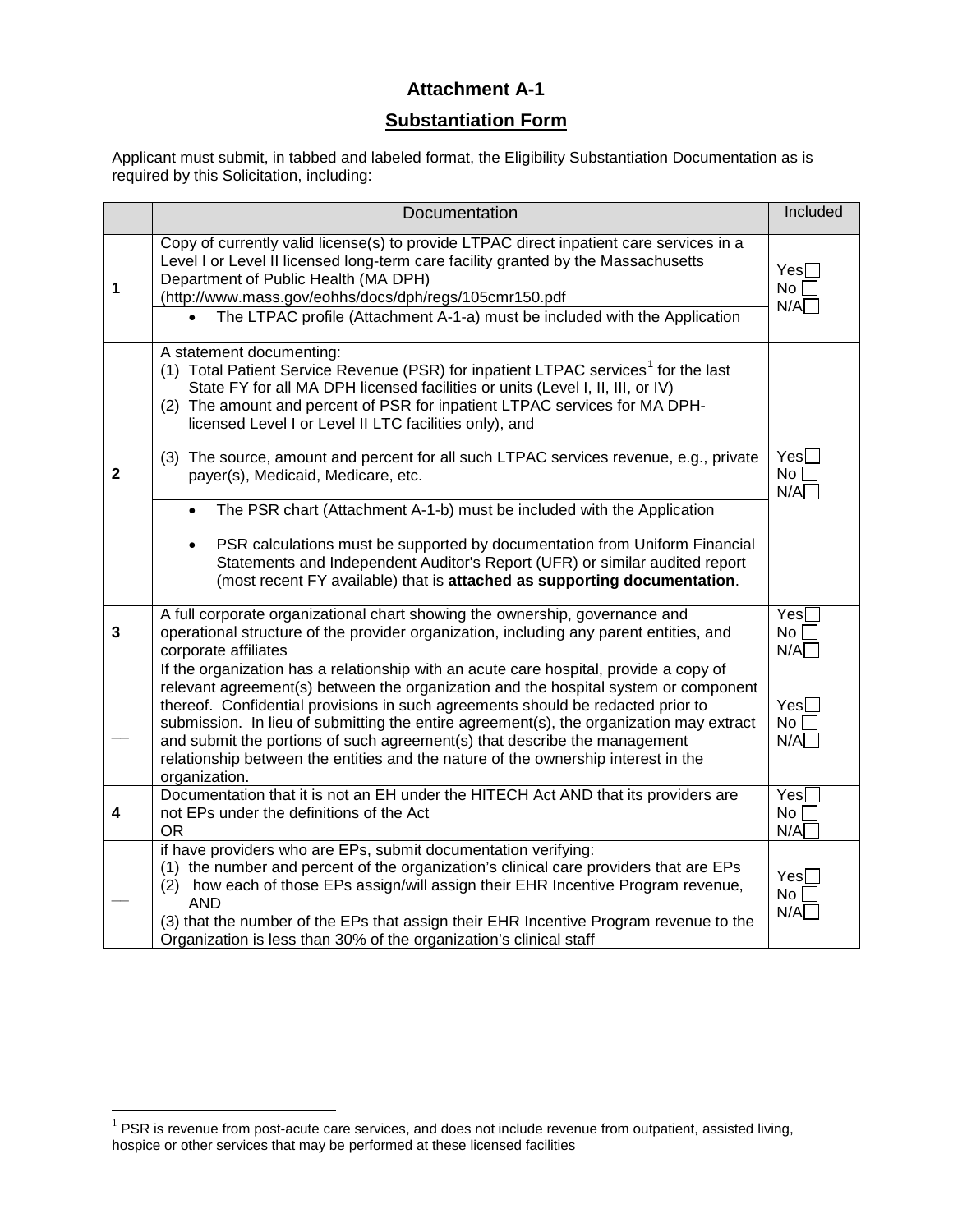## **Attachment A-3**

## **Officer's Certification Form / Signature**

| 1.  | [Organization name] attests that it currently holds a valid license(s) to provide LTPAC<br>direct patient care services in a Level I or Level II licensed long-term care facility granted by the MA<br>DPH (http://www.mass.gov/eohhs/docs/dph/regs/105cmr150.pdf)                                                                                                                                                                                                                                                                                                          |                                                                                                                                                                                                                                                                            |  |  |
|-----|-----------------------------------------------------------------------------------------------------------------------------------------------------------------------------------------------------------------------------------------------------------------------------------------------------------------------------------------------------------------------------------------------------------------------------------------------------------------------------------------------------------------------------------------------------------------------------|----------------------------------------------------------------------------------------------------------------------------------------------------------------------------------------------------------------------------------------------------------------------------|--|--|
|     | Yes                                                                                                                                                                                                                                                                                                                                                                                                                                                                                                                                                                         | No                                                                                                                                                                                                                                                                         |  |  |
| 2.  | [Organization name] attests that [Organization name] or its providers are not excluded<br>from participation in Federal or state healthcare programs or listed on the Office of Inspector General<br>(OIG) Medicare Exclusion Database (MED) and General Services Administration (GSA) Excluded<br>Parties List System (EPLS) exclusion lists, and that it will promptly notify MeHI if [Organization name]<br>or its providers become so excluded.                                                                                                                         |                                                                                                                                                                                                                                                                            |  |  |
|     | Yes                                                                                                                                                                                                                                                                                                                                                                                                                                                                                                                                                                         | No                                                                                                                                                                                                                                                                         |  |  |
| 3.  |                                                                                                                                                                                                                                                                                                                                                                                                                                                                                                                                                                             | [Organization name] attests that it has no financial relationship/affiliation to an acute<br>care hospital system, is not in an affiliated or parent-subsidiary group, or otherwise has access to<br>financial/IT resources through corporate or contractual affiliations. |  |  |
|     | Yes                                                                                                                                                                                                                                                                                                                                                                                                                                                                                                                                                                         | $No$ (If NO, proceed to 4)                                                                                                                                                                                                                                                 |  |  |
| 4.  | [Organization name] attests that it meets the requirements for eligibility under Criterion<br>#2 in that (1) the acute care hospital system or a component thereof holds a minority ownership<br>interest in the organization; (2) the acute care hospital system or a component thereof does not<br>exercise governance or management control over the organization; and (3) such organization's<br>financial statements are not consolidated with the financial statements of the hospital system or<br>component thereof under generally accepted accounting principles. |                                                                                                                                                                                                                                                                            |  |  |
|     | Yes                                                                                                                                                                                                                                                                                                                                                                                                                                                                                                                                                                         | No                                                                                                                                                                                                                                                                         |  |  |
| 5.  |                                                                                                                                                                                                                                                                                                                                                                                                                                                                                                                                                                             | [Organization name] attests that more than 50 percent of the organization's Patient<br>Services Revenue, defined herein, is public payer.                                                                                                                                  |  |  |
|     | Yes                                                                                                                                                                                                                                                                                                                                                                                                                                                                                                                                                                         | No                                                                                                                                                                                                                                                                         |  |  |
| 6.  | [Organization name] attests that it is not an Eligible Hospital (EH),<br>Federally Qualified Health Center (FQHC), or Community Health Center, and that its providers are<br>not Eligible Professionals (EPs) under the Medicare or Medicaid EHR Incentive Programs.                                                                                                                                                                                                                                                                                                        |                                                                                                                                                                                                                                                                            |  |  |
|     | Yes                                                                                                                                                                                                                                                                                                                                                                                                                                                                                                                                                                         | $No$ (If No, proceed to 7.)                                                                                                                                                                                                                                                |  |  |
| 7.  |                                                                                                                                                                                                                                                                                                                                                                                                                                                                                                                                                                             | [Organization name] attests that the number of EPs who assign/will assign their<br>EHR Incentive Payment to the organization total less than 30% of its total clinical staff.                                                                                              |  |  |
|     | Yes                                                                                                                                                                                                                                                                                                                                                                                                                                                                                                                                                                         | No                                                                                                                                                                                                                                                                         |  |  |
| 8.  |                                                                                                                                                                                                                                                                                                                                                                                                                                                                                                                                                                             | [Organization name] attests that the information provided in<br>Attachment A-1 (Substantiation Form) and accompanying documentation is true and complete.                                                                                                                  |  |  |
|     | Yes                                                                                                                                                                                                                                                                                                                                                                                                                                                                                                                                                                         | No                                                                                                                                                                                                                                                                         |  |  |
| 9.  |                                                                                                                                                                                                                                                                                                                                                                                                                                                                                                                                                                             | [Organization name] attests that the information provided in<br>Attachment A-1-a (Organizational LTPAC Profile) is true and complete.                                                                                                                                      |  |  |
|     | Yes                                                                                                                                                                                                                                                                                                                                                                                                                                                                                                                                                                         | No                                                                                                                                                                                                                                                                         |  |  |
| 10. |                                                                                                                                                                                                                                                                                                                                                                                                                                                                                                                                                                             | [Organization name] attests that the information provided in<br>Attachment A-1-b (Organizational Patient Service Revenue) is true and complete.                                                                                                                            |  |  |
|     | Yes                                                                                                                                                                                                                                                                                                                                                                                                                                                                                                                                                                         | No                                                                                                                                                                                                                                                                         |  |  |
| 11. |                                                                                                                                                                                                                                                                                                                                                                                                                                                                                                                                                                             | [Organization name] attests that the information provided in<br>Attachment A-2 (Current Use of Health IT) is true and complete.                                                                                                                                            |  |  |
|     | Yes                                                                                                                                                                                                                                                                                                                                                                                                                                                                                                                                                                         | No                                                                                                                                                                                                                                                                         |  |  |

If you have answered 'No' to any questions, please explain. Attach additional sheets if necessary.